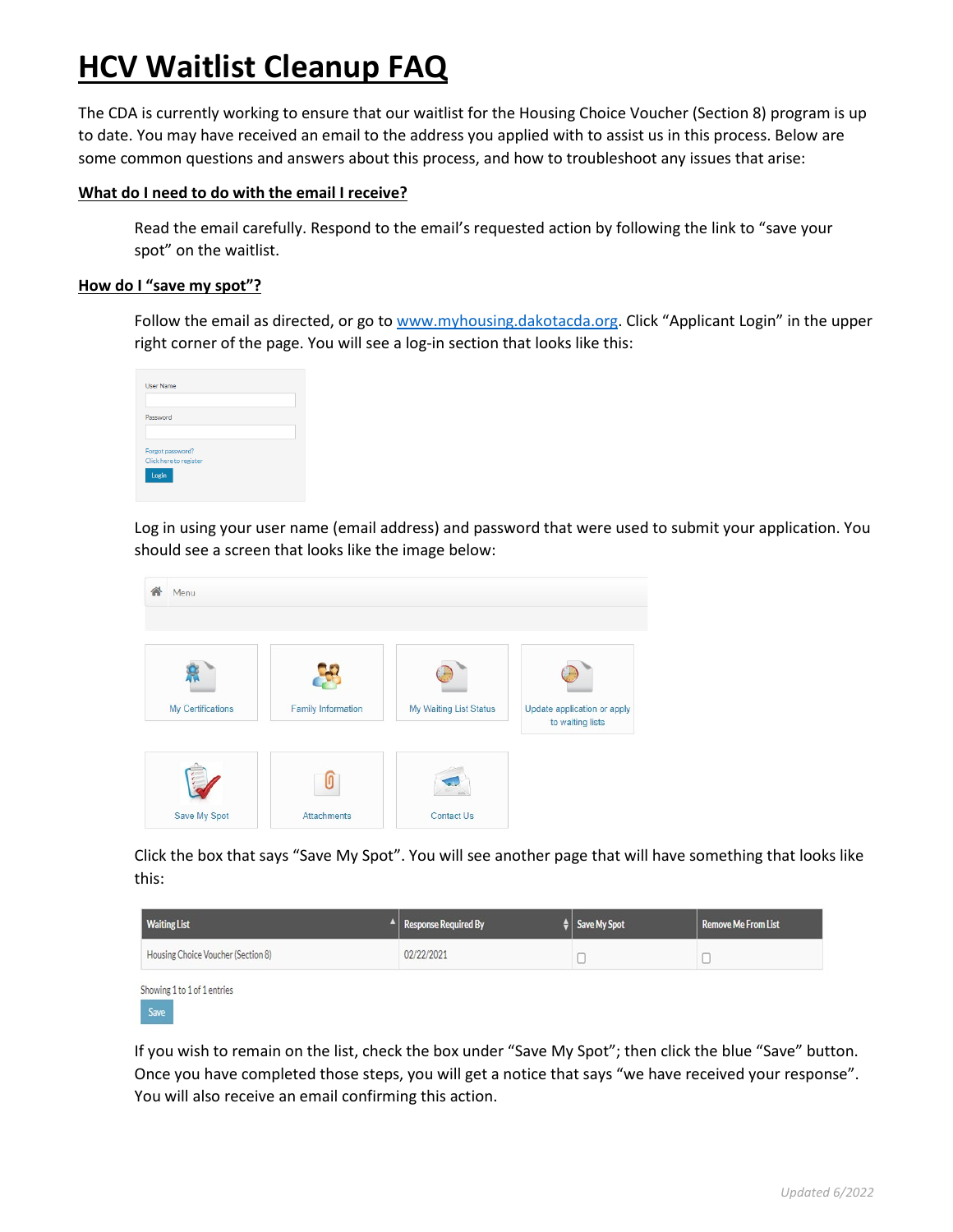## **I only have six of the seven buttons – "Save My Spot" isn't one of them.**

If you do not see the "Save My Spot" button, the action has (somehow) already been taken and you are on the waitlist. You *should* also receive a confirmation email and *should not* receive additional reminders within the time period to take action. If you do receive a reminder, log in and try again. If the option is still missing, contact [applications@dakotacda.org.](mailto:applications@dakotacda.org)

## **I can't log in.**

Your user name will be the same email address you used to apply. Make sure that you're entering your email address and password correctly. Passwords are case-sensitive.

## **I forgot my password.**

When you are on the Applicant Login page of [www.myhousing.dakotacda.org,](http://www.myhousing.dakotacda.org/) click the link below the password box that says "Forgot password?" like the image below:

| <b>User Name</b>                           |  |  |
|--------------------------------------------|--|--|
| Password                                   |  |  |
| Forgot password?<br>Click here to register |  |  |
| Login                                      |  |  |

You will be directed to a page to enter your username (email address); follow the steps to be sent an email to reset your password. Follow the links/steps in the email you receive to reset your password, and try logging in again.

## **The process to reset my password isn't working.**

If you find that you can not reset your password, or are having additional issues with logging in, send an email t[o applications@dakotacda.org.](mailto:applications@dakotacda.org) We will send you an email resetting your password. You will still need to log in and follow the "Save My Spot" steps.

#### **I left messages/I sent an email. I'm not hearing anything back.**

Please be patient; it may take us time to work through the volume of contacts we're receiving, but we will respond to you.

#### **I'm not tech-savvy; can CDA staff do it for me?**

Unfortunately, the CDA cannot enter this information for you. You will still need to log in and follow the steps to stay on the list. It is important to be familiar with this process and ensure that you are able to log in to this account.

#### **I don't have internet.**

Our office is open from 9 a.m. through 4 p.m. Monday through Friday; computers and staff are available to assist. Dakota County Libraries are also open and have internet access for you to complete this process.

#### **What can I expect after following the steps?**

If you have correctly completed this process, you will receive an email confirmation. After the initial email asking you to complete the process to "save your spot" on the waitlist, subsequent reminder emails will be sent within 10 days. If you do not receive those reminders, the process is complete.